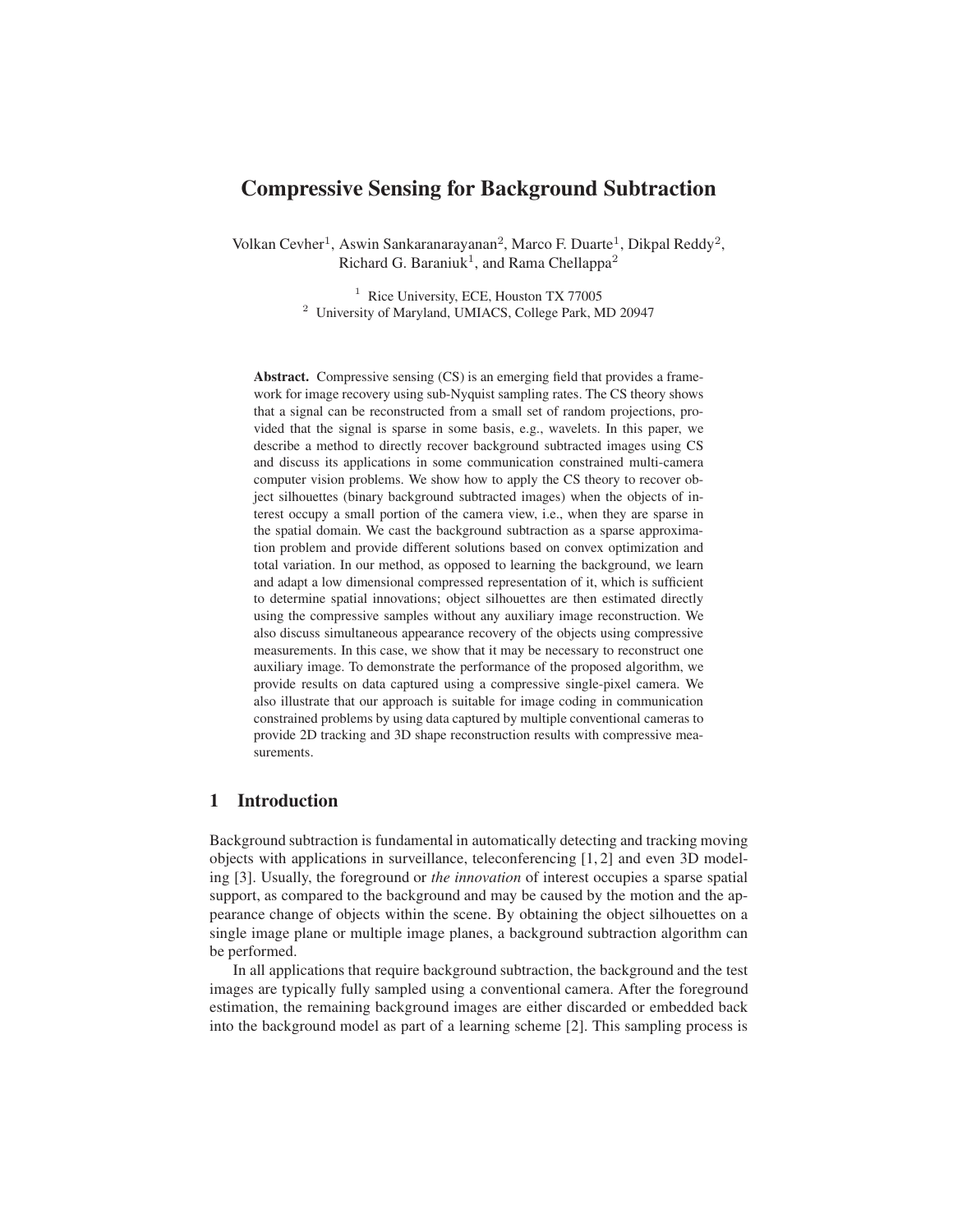inexpensive for imaging at the visible wavelengths as the conventional devices are built from silicon, which is sensitive to these wavelengths; however, if sampling at other optical wavelengths is desired, it becomes quite expensive to obtain estimates at the same pixel resolution as new imaging materials are needed. For example, a camera with an array of infrared sensors can provide night vision capability but can also cost significantly more than the same resolution CCD or CMOS cameras.

Recently, a prototype single pixel camera (SPC) was proposed based on the new mathematical theory of *compressive sensing* (CS) [4]. The CS theory states that a signal can be perfectly reconstructed, or can be robustly approximated in the presence of noise, with sub-Nyquist data sampling rates, provided that it is *sparse* in some linear transform domain [5, 6]. That is, it has K nonzero transform coefficients with  $K \ll N$ , where  $N$  is the dimension of the transform space. For computer vision applications, it is known that natural images can be sparsely represented in the wavelet domain [7]. Then, according to the CS theory, by taking random projections of a scene onto a set of test functions that are incoherent with the wavelet basis vectors, it is possible to recover the scene by solving a convex optimization problem. Moreover, the resulting *compressive measurements* are robust against packet drops over communication channels with graceful degradation in reconstruction accuracy, as the image information is fully distributed.

Compared to conventional camera architectures, the SPC hardware is specifically designed to exploit the CS framework for imaging. An SPC fundamentally differs from a conventional camera by (i) reconstructing an image using only a single optical photodiode (infrared, hyperspectral, etc.) along with a digital micromirror device (DMD), and (ii) combining the sampling and compression into a single nonadaptive linear measurement process. An SPC can directly scale from the visual spectra to hyperspectral imaging with only a change of the single optical sensor. Moreover, enabled by the CS theory, an SPC can robustly reconstruct the scene from much fewer measurements than the number of reconstructed pixels which define the resolution, given that the image of the scene is compressible by an algorithm such as the wavelet-based JPEG 2000.

Conventional cameras can also benefit by processing in the compressive sensing domain if their data is being sent to a central processing location. The naïve approach is to transmit the raw images to the central location. This exacerbates the communication bandwidth requirements. In more sophisticated approaches, the cameras transmit the information within the background subtracted image, which requires an even smaller communication bandwidth than the compressive samples. However, the embedded systems needed to perform reliable background subtraction are power hungry and expensive. In contrast, the compressive measurement process only requires cheaper embedded hardware to calculate inner products with a previously determined set of test functions. In this way, the compressive measurements require comparable bandwidth to transform coding of the raw data. They trade off expensive embedded intelligence for more computational power at the central location, which reconstructs the images and is assumed to have unlimited resources.

The communication bandwidth and camera hardware limitations make it desirable to directly reconstruct the sparse foreground innovations within a scene without any intermediate image reconstruction. The main idea is that the background subtracted im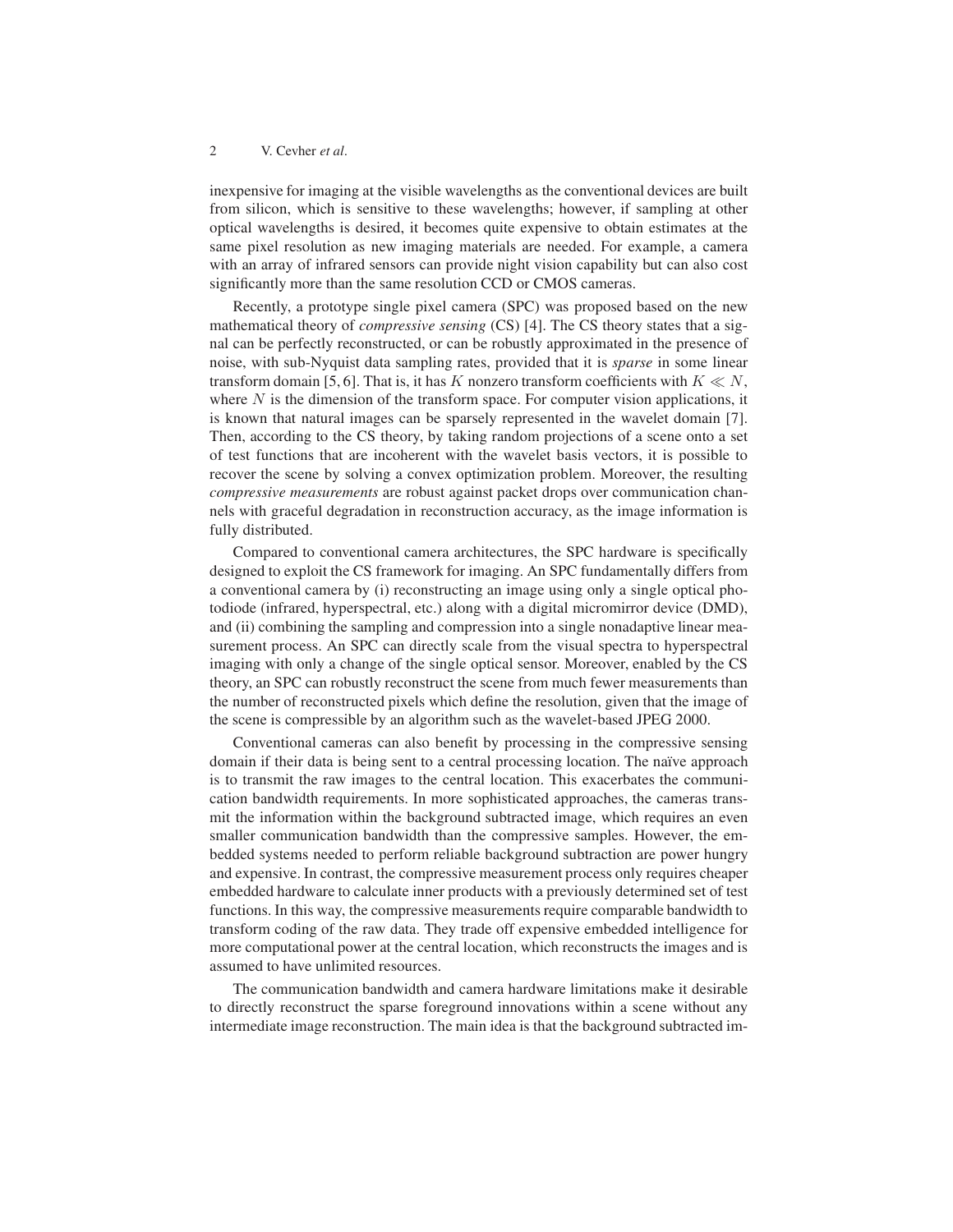ages can be represented sparsely in the spatial image domain and hence the CS reconstruction theory should be applicable for directly recovering the foreground. For natural images, we use wavelets as the transform domain. Pseudo-random matrices provide an incoherent set of test functions to recover the foreground image. Then, the following questions surface (i) how can we detect targets without reconstructing an image? and (ii) how can we directly reconstruct the foreground without reconstructing auxiliary images?

In this paper, we describe a method based on CS theory to directly recover the sparse innovations (foreground) of a scene. We first show that the object silhouettes (binary background subtracted images) can be recovered as a solution of a convex optimization or an orthogonal matching pursuit problem. In our method, the object silhouettes are learned directly using the compressive samples without any auxiliary image reconstruction. We then discuss simultaneous appearance recovery of objects using the compressive measurements. In this case, we show that it may be necessary to reconstruct one auxiliary image. To demonstrate the performance of the proposed algorithm, we use field data captured by a compressive camera and provide background subtraction results. We also show results on field data captured by conventional CCD cameras to simulate multiple distributed single-pixel cameras and provide 2D tracking and 3D shape reconstruction results.

While the idea of performing background subtraction on compressed images is not novel, there exist no cameras that record MPEG video directly. Both Aggarwal et al. [8] and Lamarre and Clark [9] perform background subtraction on a MPEG-compressed video using the DC-DCT coefficients of I frames, limiting the resolution of the BS images by 64. Our technique is tailored for CS imaging, and not compressed video files. Lamarre et al. [9] and Wang et al. [10] use DCT coefficients from JPEG pictures and MPEG videos, respectively, for representation. Toreyin et al. [11] similarly operate on the wavelet representation. These methods implicitly perform decompression by working on every DCT/wavelet coefficient of every image. We never have to go to the high dimensional images or representations during background subtraction, making our approach particularly attractive for embedded systems and demanding communication bandwidths. Compared to the eigenbackground work of Oliver et al. [12], random projections are universal so there is no need to update bases - the only basis needed is the sparsity basis for difference images, hence no training is required. The very recent work of Uttam, Goodman and Neifeld [13] considers background subtraction from adaptive compressive measurements, with the assumption that the background-subtracted images lie in a low-dimensional subspace. While this assumption is acceptable when image tiling is performed, background-subtracted images are sparse in an appropriate domain, spanning a union of low-dimensional subspaces rather than a single subspace.

Our specific contributions are as follows:

- 1. We cast the background subtraction problem as a sparse signal recovery problem where convex optimization and greedy methods can be applied. We employ Basis Pursuit Denoising methods [14] as well as total variation minimization [5] as convex objectives to process field data.
- 2. We show that it is possible to recover the silhouettes of foreground objects by learning a low-dimensional compressed representation of the background image. Hence,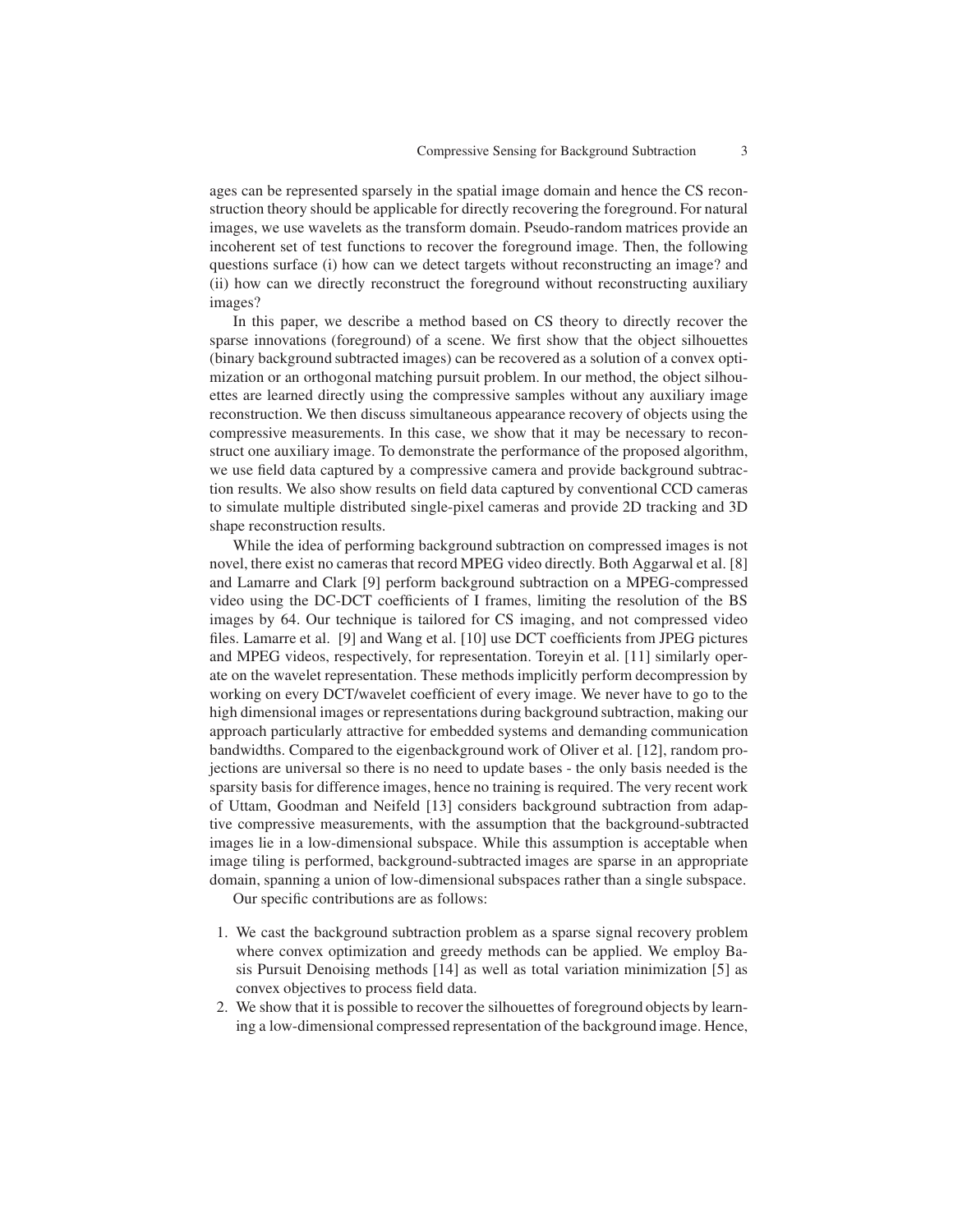we show that it is not necessary to learn the background itself to sense the innovations or the foreground objects. We also explain how to adapt this representation so that our approach is robust against variations of the background such as illumination changes.

3. We develop an object detector directly on the compressive samples. Hence, no foreground reconstruction is done until a detection is made to save computation.

## 2 The Compressive Sensing Theory

### 2.1 Sparse Representations

Suppose that we have an image X of size  $N_1 \times N_2$  and we vectorize it into a column vector x of size  $N \times 1$  ( $N = N_1N_2$ ) by concatenating the individual columns of X in order. The *n*th element of the image vector x is referred to as  $x(n)$ , where  $n = 1, \ldots, N$ . Let us assume that the basis  $\boldsymbol{\varPsi} = [\boldsymbol{\psi}_1, \ldots, \boldsymbol{\psi}_N]$  provides a K-sparse representation of  $x$ :

$$
\boldsymbol{x} = \sum_{n=1}^{N} \theta(n) \boldsymbol{\psi}_n = \sum_{l=1}^{K} \theta(n_l) \boldsymbol{\psi}_{n_l},
$$
\n(1)

where  $\theta(n)$  is the coefficient of the *n*th basis vector  $\psi_n$  ( $\psi_n$ :  $N \times 1$ ) and the coefficients indexed by  $n_l$  are the K-nonzero entries of the basis decomposition. Equation (1) can be more compactly expressed as follows

$$
x = \Psi \theta,\tag{2}
$$

where  $\theta$  is an  $N \times 1$  column vector with K-nonzero elements. Using  $\lVert \cdot \rVert_p$  to denote the  $\ell_p$  norm where the  $\ell_0$  norm simply counts the nonzero elements of  $\theta$ , we call an image **X** as K-sparse if  $\|\boldsymbol{\theta}\|_0 = K$ .

Many different basis expansions can achieve sparse approximations of natural images, including wavelets, Gabor frames, and curvelets [5, 7]. In other words, a natural image does not result in an exactly  $K$ -sparse representation; instead, its transform coefficients decay exponentially to zero. The discussion below also applies to such images, denoted as compressible images, as they can be well-approximated using the  $K$  largest terms of  $\theta$ .

#### 2.2 Random/Incoherent Projections

In the CS framework, it is assumed that the K-largest  $\theta(n)$  are not measured directly. Rather,  $M < N$  linear projections of the image vector  $x$  onto another set of vectors  $\boldsymbol{\Phi} = [\boldsymbol{\phi}_1', \dots, \boldsymbol{\phi}_M']'$  are measured:

$$
y = \Phi x = \Phi \Psi \theta,\tag{3}
$$

where the vector  $y$  ( $M \times 1$ ) constitutes the compressive samples and the matrix  $\Phi$  $(M \times N)$  is called the *measurement matrix*. Since  $M < N$ , recovery of the image x from the compressive samples  $y$  is underdetermined; however, as we discuss below, the additional *sparsity* assumption makes recovery possible.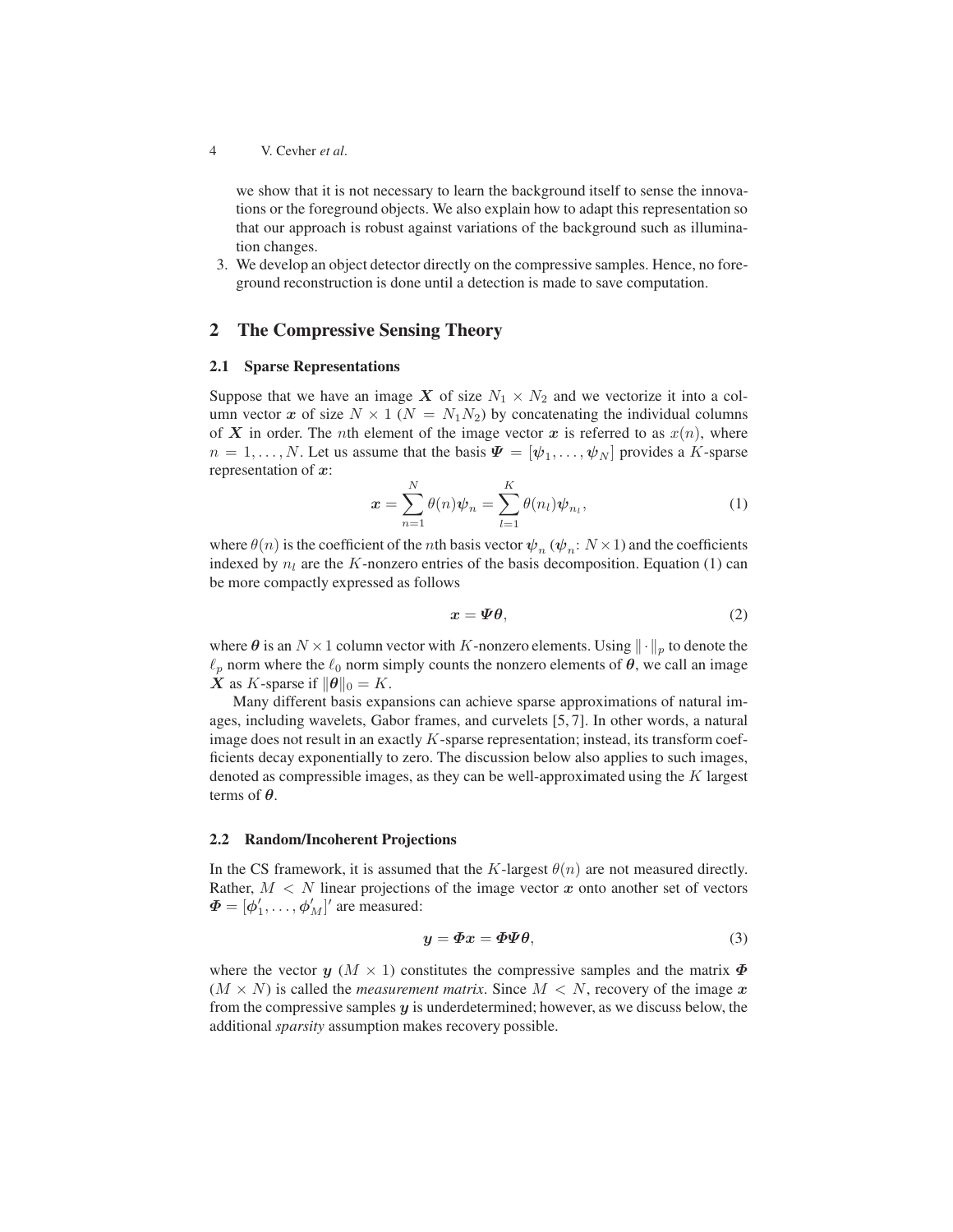The CS theory states that when (i) the columns of the sparsity basis  $\Psi$  cannot sparsely represent the rows of the measurement matrix  $\Phi$  and (ii) the number of measurements M is greater than  $\mathcal{O}(K \log(\frac{N}{K}))$ , then it is possible to recover the set of nonzero entries of  $\theta$  from  $y$  [5,6]. Then, the image  $x$  can be obtained by the linear transformation of  $\theta$  in (1). The first condition is called the incoherence of the two bases and it holds for many pairs of bases, e.g., delta spikes and the sine waves of the Fourier basis. Surprisingly, incoherence also holds with high probability between an arbitrary basis and a randomly generated one, e.g., i.i.d. Gaussian or Bernoulli/Rademacher  $\pm 1$ vectors.

#### 2.3 Signal Recovery via  $\ell_1$  Optimization

There exists a computationally efficient recovery method based on the following  $\ell_1$ optimization problem [5, 6]:

$$
\hat{\boldsymbol{\theta}} = \arg\min \|\boldsymbol{\theta}\|_1 \quad \text{s. t. } \boldsymbol{y} = \boldsymbol{\Phi}\boldsymbol{\Psi}\boldsymbol{\theta}.
$$
 (4)

This optimization problem, also known as *Basis Pursuit* [6], can be efficiently solved using polynomial time algorithms.

Other formulations are used for recovery from noisy measurements such as Lasso, Basis Pursuit with quadratic constraint [5]. In this paper, we use Basis Pursuit Denoising (BPDN) for recovery:

$$
\widehat{\boldsymbol{\theta}} = \arg \min ||\boldsymbol{\theta}||_1 + \frac{1}{2}\beta ||\boldsymbol{y} - \boldsymbol{\Phi}\boldsymbol{\Psi}\boldsymbol{\theta}||_2^2, \tag{5}
$$

where  $0 < \beta < \infty$  [14]. When the images of interest are smooth, a strategy based on minimizing the total variation of the image works equally well [5].

## 3 CS for Background Subtraction

With background subtraction, our objective is to recover the location, shape and (sometimes) appearance of the objects given a test image over a known background. Let us denote the background, test, and difference images as  $x_b$ ,  $x_t$ , and  $x_d$ , respectively. The difference image is obtained by pixel-wise subtraction of the background image from the test image. Note that the support of  $x_d$ , denoted as  $S_d = \{n | n = 1\}$  $[1, \ldots, N; |x_d(n)| \neq 0]$ , gives us the location and the silhouettes of the objects of interest, but not their appearance (see Fig. 1).

#### 3.1 Sparsity of Background Subtracted Images

Suppose that  $x_b$  and  $x_t$  are typical real-world images in the sense that when wavelets are used as the sparsity basis for  $x_b$ ,  $x_t$ , and  $x_d$ , these images can be well approximated with the largest K coefficients with hard thresholding [15], where K is the corresponding sparsity proportional to the cardinality of the image support. The images  $x_b$  and  $x_t$  differ only on the support of the foreground, which has a cardinality of  $P = |\mathcal{S}_d|$  pixels with  $P \ll N$ . Moreover, we assume that images have uniform complexity in space. We model the sparsity of the real world images as a function of their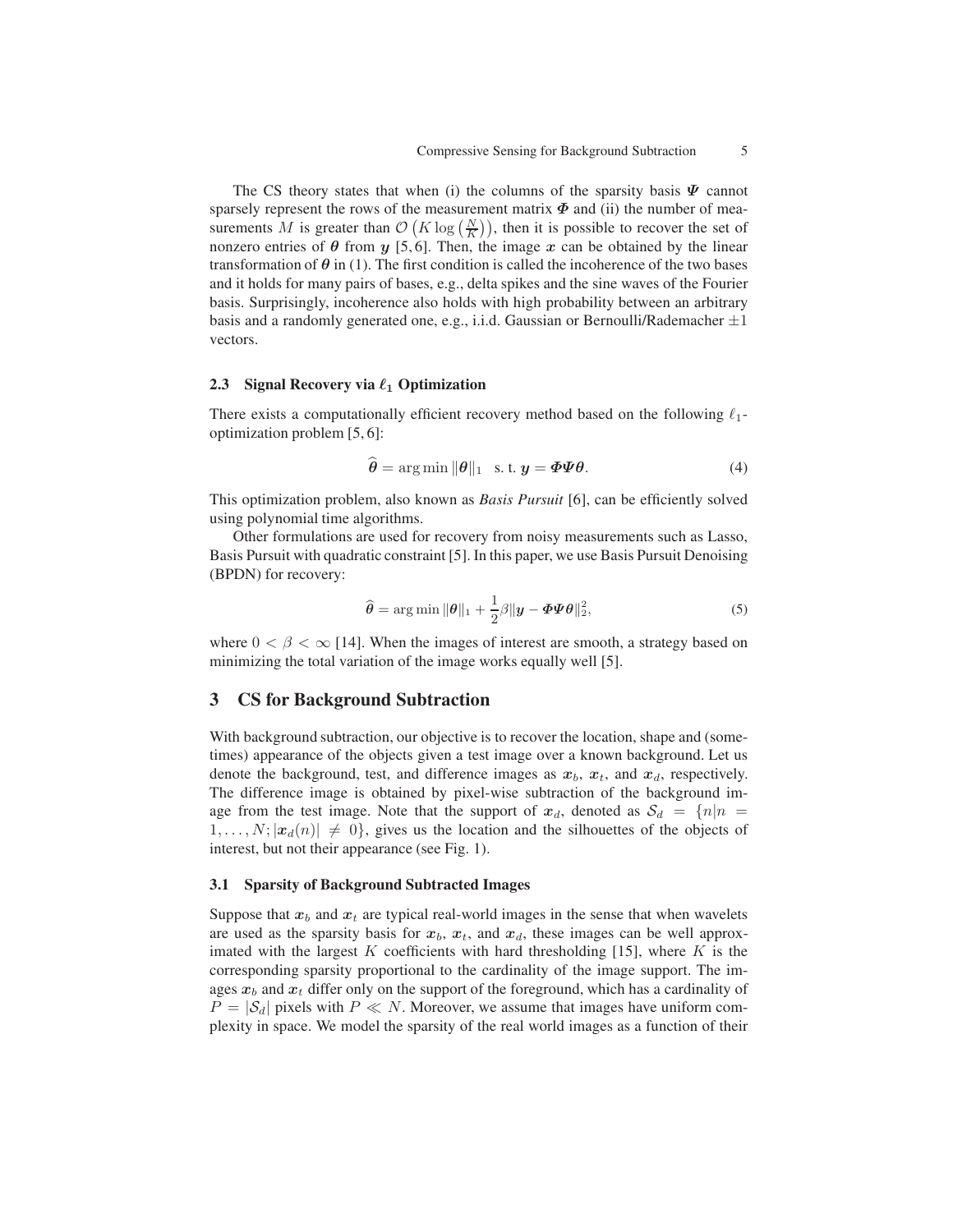

Fig. 1. (*Left*) Example background image. (*center*) Test image. (*Right*) Difference image. Note that the vehicle appearance also shows the curb in the background, which it occludes. The images and are from the PETS 2001 database.

size:  $K_{\text{scene}} = K_b = K_t = (\lambda_0 \log N + \lambda_1)N$ , where  $(\lambda_0, \lambda_1) \in \mathbb{R}^2$ . We assume that the difference image is also a real-world image on a restricted support (see Fig. 1(c)), and similarly we approximate its sparsity as  $K_d = (\lambda_0 \log P + \lambda_1)P$ .

The number of compressive samples M necessary to reconstruct  $x_b$ ,  $x_t$ , and  $x_d$ in N dimensions are then given by  $M_{\text{scene}} = M_b = M_t \approx K_{\text{scene}} \log (N/K_{\text{scene}})$  and  $M_d \approx K_d \log (N/K_d)$ . When  $M_d < M_{\text{scene}}$ , a smaller number of samples is needed to reconstruct the difference image than the background or foreground images. We empirically show in Section 5 that this condition is almost always satisfied when the sizes of the difference images are smaller than original image sizes for natural images.

#### 3.2 The Background Constraint

Let us assume that we have multiple compressive measurements  $y_{bi}$  ( $M \times 1$ ,  $i =$  $1, \ldots, B$ ) of training background images  $x_{bi}$ , where  $x_b$  is their mean. Each compressive measurement is a random projection of the whole image, whose distribution we approximate as an i.i.d. Gaussian distribution with a constant variance  $y_{bi} \sim \mathcal{N}(y_b, \sigma^2 I)$ , where the mean value is  $y_b = \Phi x_b$ . When the scene changes to include an object which was not part of the background model and we take the compressive measurements, we obtain a test vector  $y_t = \Phi x_t$ , where  $x_d = x_t - x_b$  is sparse in the spatial domain.

In general, the sizes of the foreground objects are relatively smaller than the size of the background image; hence, we model the distribution of the *literally* background subtracted vector as  $y_d = y_t - y_b \sim \mathcal{N}(\mu_d, \sigma^2 I)$  ( $M \times 1$ ), where  $\mu_d$  is the mean. Note that the appearance of the objects constructed from the samples  $y_d$  would correspond to the literal subtraction of the test frame and the background; however, their silhouette is preserved (Fig. 1(c)).

The number of samples M in  $y_b$  is greater than  $M_d$  as discussed in Sect. 3.1, but is not necessarily greater than or equal to  $M_b$  or  $M_t$ ; hence, it may not be sufficient to reconstruct the background. However, the background image  $x_b$  still satisfies the constraint  $y_b = \Phi x_b$ . To be robust against small variations in the background and noise, we consider the distribution of the  $\ell_2$  distances of the background frames around their mean  $y_b$ :

$$
\|\boldsymbol{y}_{bi} - \boldsymbol{y}_{b}\|_{2}^{2} = \sigma^{2} \sum_{n=1}^{M} \left(\frac{y_{bi}(n) - y_{b}(n)}{\sigma}\right)^{2}.
$$
 (6)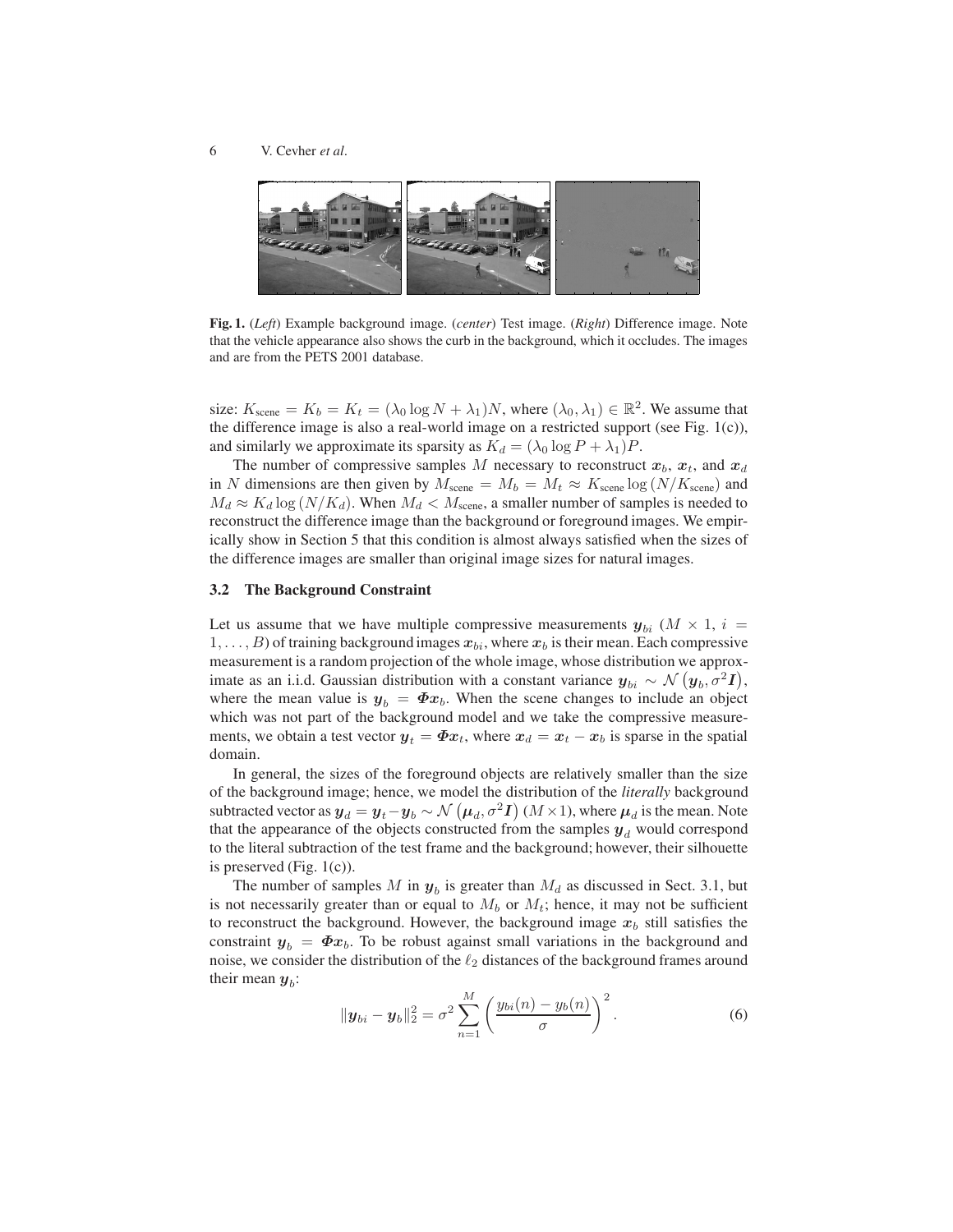When  $M$  is greater than 30, this sum can be well approximated by a Gaussian distribution due to the central limit theorem. Then, it is straightforward to show that we have  $||\mathbf{y}_{bi}-\mathbf{y}_{b}||_2^2 \sim \mathcal{N}\left(M\sigma^2, 2M\sigma^4\right)$ . When we have a test frame with a foreground object, the same distribution becomes  $\|\hat{\bm{y}}_t - \bm{y}_b\|_2^2 \sim \mathcal{N}\left(M\sigma^2 + \|\bm{\mu}_d\|_2^2, 2M\sigma^4 + 4\sigma^2\|\bm{\mu}_d\|_2^2\right).$ 

Since  $\sigma^2$  scales the whole distribution and  $1/M \ll 1$ , the logarithm of the  $\ell_2$  distances in (6) can be approximated quite accurately with a Gaussian distribution. That is, since  $u \ll 1$  implies  $1 + u \approx e^{u}$ , we have  $\mathcal{N}(M\sigma^2, 2M\sigma^4) = M\sigma^2 \mathcal{N}(1, \frac{2}{M}) =$  $M\sigma^2\left(1+\sqrt{\frac{2}{M}}\mathcal{N}\left(0,1\right)\right)\approx M\sigma^2\exp\left\{\sqrt{\frac{2}{M}}\mathcal{N}\left(0,1\right)\right\}$ . This derivation can also motivated by the fact that the square-root of the Chi-squared distribution can be well approximated by a Gaussian [16].

Hence, (6) can be used to approximate

$$
\log \|\boldsymbol{y}_{bi} - \boldsymbol{y}_{b}\|_{2}^{2} \sim \mathcal{N}\left(\mu_{bg}, \sigma_{bg}^{2}\right),\tag{7}
$$

where  $\mu_{bg}$  is the mean and  $\sigma_{bg}^2$  is the variance term, which does not depend on the additive noise in pixel measurements. Equation (7) allows some variability around the constraint  $y_b = \Phi x_b$  that the background image needs to satisfy in order to cope with the small variations of the background and the measurement noise. However, the samples  $y_d = y_t - y_b$  can be used to recover the foreground objects. We learn the log-Normal parameters in (7) from the data using maximum likelihood techniques.

### 3.3 Object Detector based on CS

Before we attempt any reconstruction, it is a good idea to determine if the test image has any differences from the background. Using the results from Sect. 3.2, the  $\ell_2$  distance of  $y_t$  from  $y_b$  can be subsequently approximated by

$$
\log \|\boldsymbol{y}_t - \boldsymbol{y}_b\|_2^2 \sim \mathcal{N}\left(\mu_t, \sigma_t^2\right). \tag{8}
$$

When the object is small,  $\sigma_t^2$  should be on the same order size of  $\sigma_{bg}^2$ , while  $\mu_t$  is different from  $\mu_{bg}$  in (7). Then, to test the hypothesis of whether there is a new object, the optimal detector would be a simple threshold test since we would be comparing two Gaussian distributions with similar variances. When  $\sigma_t^2$  is significantly different from  $\sigma_{bg}^2$ , the optimal test can be a two sided threshold test [17]. For our case, we simply use a constant times the standard deviation of the background as a threshold and declare that there is a new object if  $\left|\log\|\boldsymbol{y}_t-\boldsymbol{y}_b\|_2^2-\mu_{bg}\right| \geq c\sigma_{bg}$ .

#### 3.4 Foreground Reconstruction

For foreground reconstruction, we use BPDN with a fixed point continuation method [18] and total variation (TV) optimization with an interior point method [5] on the background subtracted compressive measurements. The BPDN solver is the fastest among the proposed algorithms because it solves an unconstrained optimization problem. During the reconstruction, we lose the actual appearance of the objects as the obtained measurements also contain information about the background. Although it is known that the subtracted image is a sum of two components that exclusively appear in  $x_b$  and  $x_t$ , it is difficult, if not impossible, to unmix them without taking enough measurements to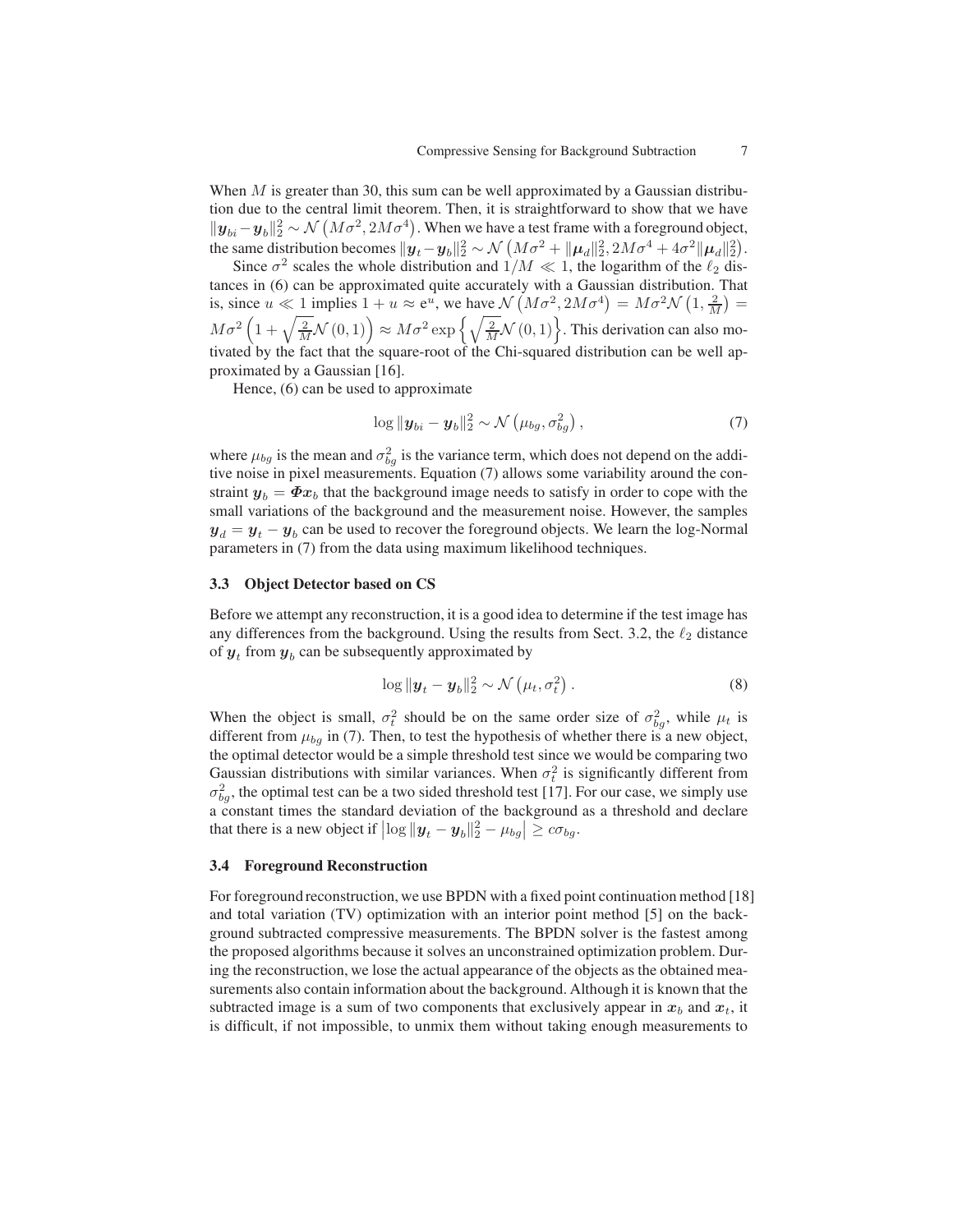recover  $x_b$  or  $x_t$ . Hence, if the appearances of the objects are needed, a straightforward way to obtain them would be to either reconstruct the test image by taking enough compressive samples and then use the binary foreground image as a mask, or reconstruct and mask the background image and then add the result to the foreground estimate.

### 3.5 Adaptation of the Background Constraint

We define two types of changes in a background: drifts and shifts. A background drift consists of gradual changes that occur in the background such as illumination changes in the scene and may result in immediate unwanted foreground estimates. A background shift is a major and sudden change in the definition of the background, such as a new vehicle parked within the scene. Adapting to background shifts at the sensing level is quite difficult because high level logical operations are required, such as detecting the new object and deciding that it is uninteresting. However, adapting to background drifts is essential for a robust background subtraction system as it has immediate impacts on the foreground recovery.

The background constraint  $y_b$  needs to be updated continuously if the background subtraction system is to be robust against the background drifts. Otherwise, the drifts may accumulate and trigger unwanted detections. In the compressive sensing framework, this can be done as follows. Once we obtain an estimate of the difference image  $\hat{x}_d$  with one of the reconstruction algorithms discussed in the previous section, we determine the compressive samples that should be generated by it:  $\hat{y}_d = \Phi \hat{x}_d$ . Since we already have  $\boldsymbol{y}_d = \boldsymbol{y}_t - \boldsymbol{y}_b$ , we can substitute the de-noised difference estimate to obtain the background estimate of the current frame:  $\hat{y}_b = y_t - \hat{y}_d$ . Then, a running average can be used to update the background with a learning rate of  $\alpha \in (0, 1)$  as follows:

$$
\mathbf{y}_b^{\{j+1\}} = \alpha \left( \mathbf{y}_t^{\{j\}} - \widehat{\mathbf{y}}_d^{\{j\}} \right) + (1 - \alpha) \mathbf{y}_b^{\{j\}},\tag{9}
$$

where  $j$  is the time index.

Unfortunately, this update rule does not suffice for compensating background shifts, such as new stationary targets. Consider a pixel whose intensity value changes because of a background shift. This pixel will then be identified as an outlier in the background model. The corresponding pixel in the background model will not be updated in (9). Hence, for all future frames, the pixel will continue to be classified as part of the foreground. This problem can be handled by allowing for a second moving average of the frames, which updates all pixels within the image as in [19].

Hence, we use the following updates:

$$
\mathbf{y}_{\text{ma}}^{\{j+1\}} = \gamma \mathbf{y}_t^{\{j\}} + (1-\gamma) \mathbf{y}_{\text{ma}}^{\{j\}},
$$
  

$$
\mathbf{y}_b^{\{j+1\}} = \alpha \left( \mathbf{y}_t^{\{j\}} - \widehat{\mathbf{y}}_e^{\{j\}} \right) + (1-\alpha) \mathbf{y}_b^{\{j\}},
$$
 (10)

where  $y_{\text{ma}}$  is the simple moving average,  $\gamma \in (0,1)$  is the moving average learning rate, and  $\hat{y}_e = \Phi \hat{x}_{\text{ma}}$ . Consider a global illumination change. The moving average update integrates the pixel's illumination change over time, whose speed depends on  $\gamma$ . In subsequent frames, the value of the moving average will approach the intensity value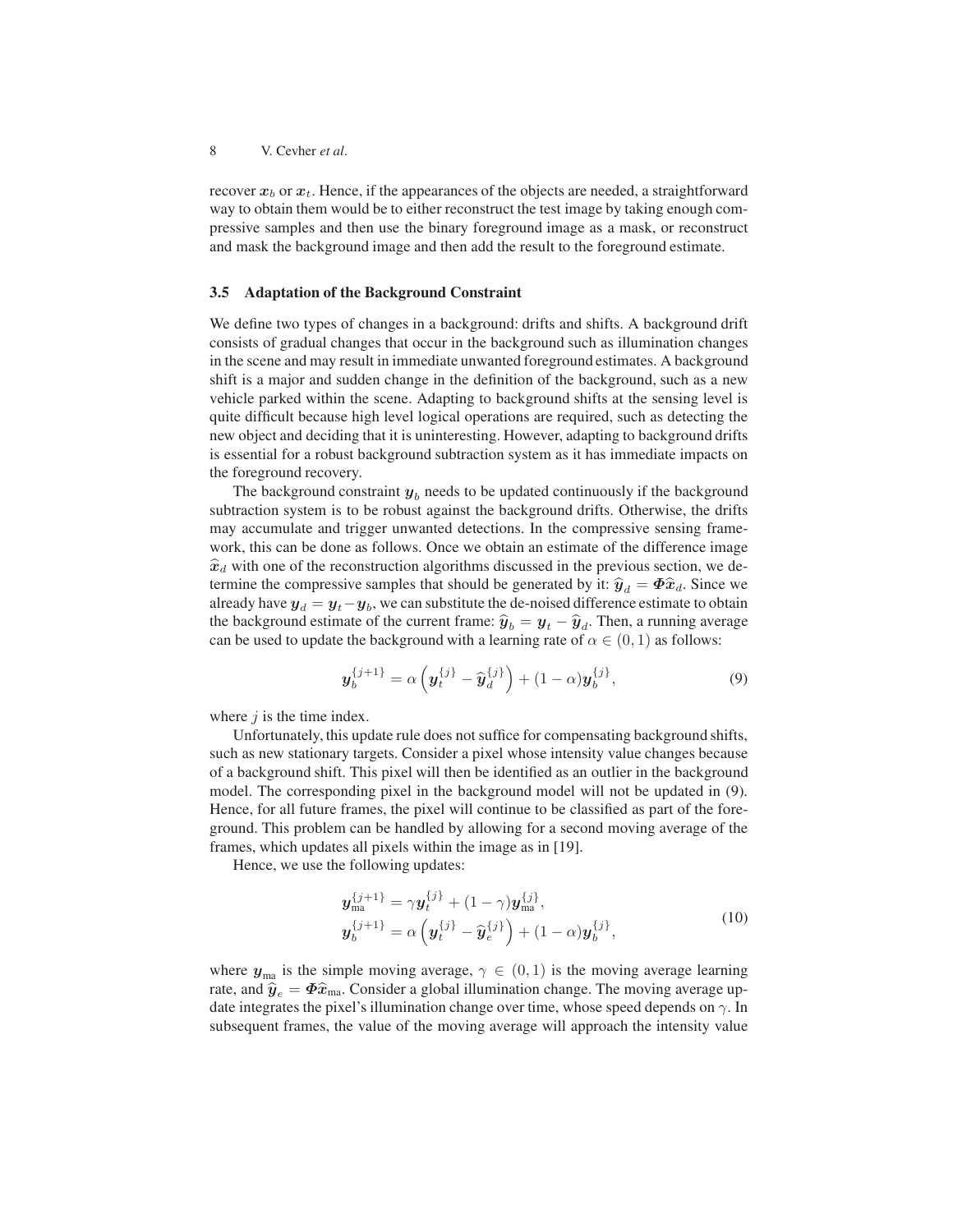

Fig. 2. Block diagram of the proposed method.

observed at the pixel. This implies that when used as a detection image, the moving average will stop detecting the pixel as foreground. Once this happens, the pixel will be updated in the background update, making the background model adaptive to global changes in illumination. A disadvantage of this approach is that if the targets stay stationary for extended periods of time, they become part of the background. However, if they move again, they can be detected. Figure 2 illustrates the outline of the proposed background subtraction method.

## 4 Limitations

In this section, we discuss some of the limitations of the specific compressive sensing approach to the background subtraction presented in this paper. Some of these limitations can be caused by the hardware architecture, whereas others are due to our image models. Note that our formulation is general enough that we do not require an SPC for operation. CS can be used for rateless coding of BS images. If a centralized vision system is used with no background subtraction at the camera, then our methods can be used at conventional cameras for processing in the compressive domain to reduce communication bandwidth and be robust against packet drops.

The SPC architecture uses a DMD to generate a random sampling pattern and sends the resulting inner product of the incident light field from the scene with the random pattern to the optical sensor to create a compressive measurement. By changing the random pattern in time, a set of M consecutive measurements can be made about the scene using the same optical sensor, which form the measurement vector  $\boldsymbol{\psi}$ . The current DMD arrays can change their geometric configuration approximately 10 to 40K times per second. For example, with a rate of 30K times per second, we can construct at most a  $300 \times 300$  resolution background subtracted image with  $1\%$  compression ratios at 30fps. Although the resolution may not be sufficient for some applications, it will improve as the capabilities of the DMD arrays increase.

In our background modeling, we assume that the background and foreground images exhibit sparsity. We argued that the background subtracted image has a lower sparsity and hence can be reconstructed with fewer samples that is necessary to reconstruct the background or the foreground images. When the images of interest do not show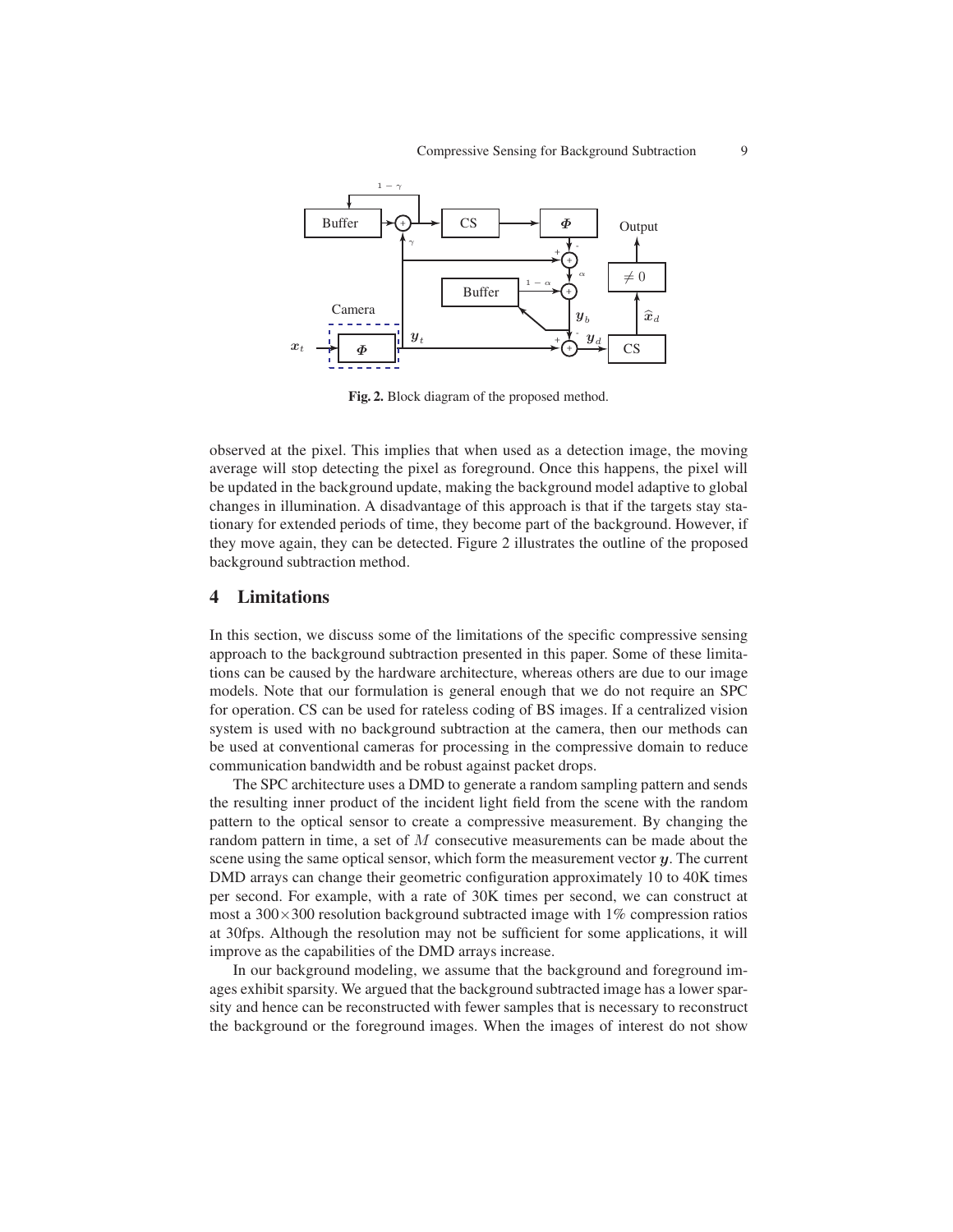sparsity (e.g., they are white noise), our approach can still be applied. That is, the difference image  $x_d$  is always sparse regardless of the sparsities of  $x_b$  and  $x_t$  if its support cardinality  $P$  is much smaller than  $N$ .

## 5 Experiments

#### 5.1 Background Subtraction with an SPC

We performed background subtraction experiments with an SPC; in our test, the background  $x_b$  consists of the standard test *Mandrill* image, with the foreground  $x_t$  consisting of a white rectangular patch as shown in Fig. 3. Both the background and the foreground were acquired using pseudorandom compressive measurements (  $\pmb{y}_b$  and  $\pmb{y}_t$  , respectively) generated by a Mersenne Twister algorithm with a  $64 \times 64$  pixel resolution [20]. We obtain measurements for the subtraction image as  $y_d = y_t - y_b$ . We reconstructed both the background, test, and difference images, using TV minimization. The reconstruction is performed using several measurement rates ranging from 0.5% to 50%. In each case, we compare the subtraction image reconstruction with the difference between the reconstructed test and background images. The resulting images are shown in Fig. 3, and show that for low rates the background and test images are not recovered accurately, and therefore the subtraction performs poorly; however, the sparser foreground innovation is still recovered correctly from the difference of the measurements, with rates as low as 1% being able to recover the foreground at this low resolution.

### 5.2 The Sparsity Assumption

In our formulation, we assumed that the sparsity of natural images has the following form:  $K = (\lambda_0 \log N + \lambda_1)N$ . To test this assumption, we used the Berkeley Segmentation Data Set (BSDS) as a natural image database [21] and obtained wavelet approximations of various block sizes varying from  $2 \times 2$  to  $256 \times 256$  pixels. To approximate the sparsity  $K$  of any given tile size, we determined the minimum number of wavelet coefficients that results in a compression with -40dB distortion with respect to the image itself. Figure 4 shows that our sparsity assumption is justified for natural images, and illustrates that the necessary number of compressive samples is monotonic with the tile size. Therefore, if the innovations in the image are smaller than the image, it takes fewer compressive samples to recover them. In fact, the total number of samples necessary to reconstruct is rather close to linear:  $M \approx \kappa N^{1-\delta}$  where  $\delta \ll 1$ . In general, the  $\lambda$ parameters are scene specific (Fig. 4(*Right*)). Hence, the exact number of compressive measurements needed may vary.

### 5.3 Multi-view Ground Plane Tracking

Background subtraction forms an important pre-processing component for many vision applications. In this regard, it is important to see if the imagery generated using compressive measurements can be used in such applications. In this section, we demonstrate a multi-view tracking application where accurate background subtraction is key in determining overall system performance.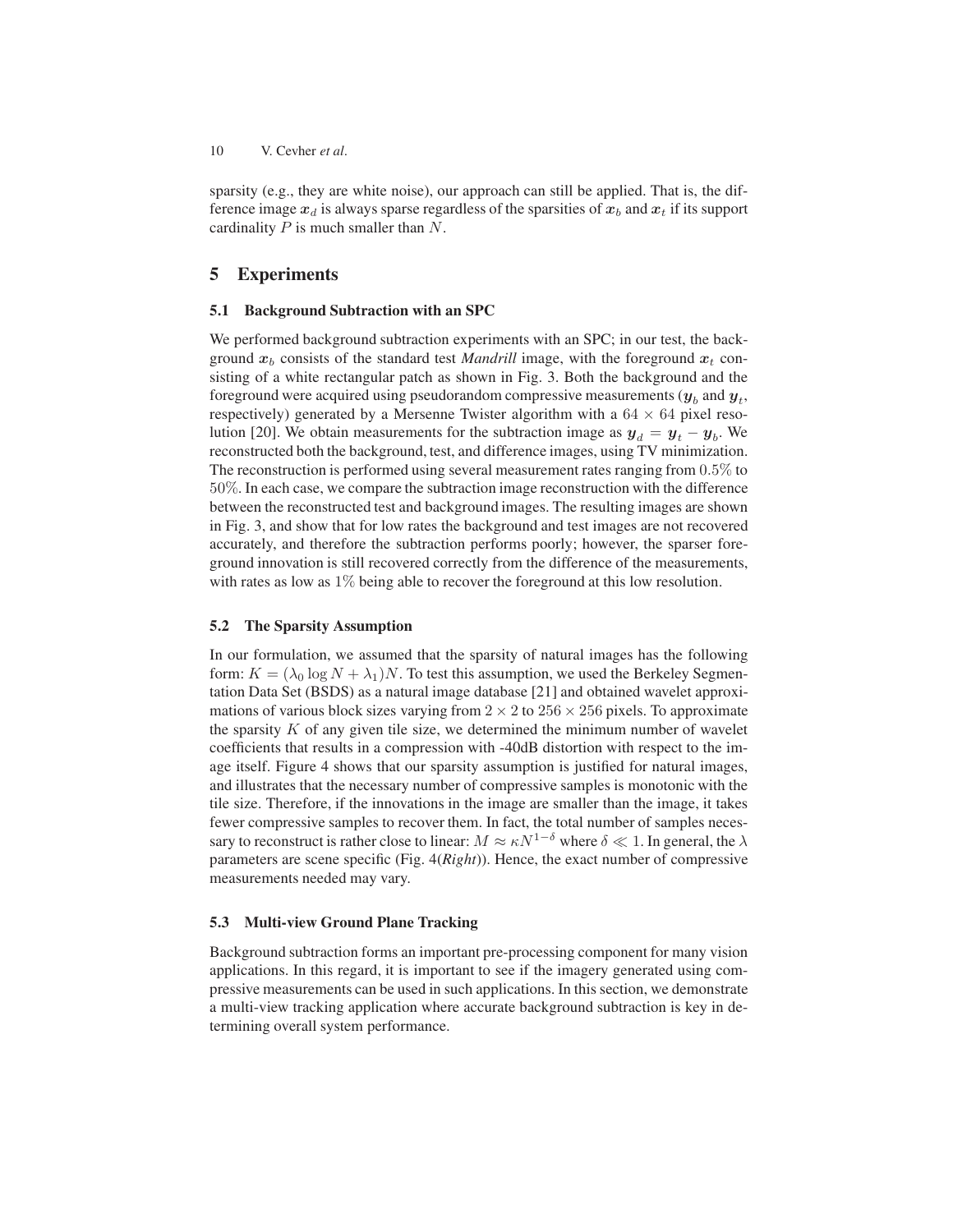

Fig. 3. Background subtraction experimental results using an SPC. Reconstruction of background image (top row) and test image (second row) from compressive measurements. Third row: conventional subtraction using the above images. Fourth row: reconstruction of difference image directly from compressive measurements. The columns correspond to measurement rates  $M/N$ of 50%, 5%, 2%, 1% and 0.5%, from left to right. Background subtraction from compressive measurements is feasible at lower measurement rates than standard background subtraction.



Fig. 4. (*Left*) Average sparsity over N as a function of the tile size for the images in BSDS. (center) Number of compressive measurements needed to reconstruct an image of different sizes from BSDS. (*Right*) Average sparsity over  $N$  as a function of the tile size for the images in PETS 2001 data set.

In Figure 5, we show results on a multi-view ground plane tracking algorithm over a sequence of 300 frames with 20% compression ratio. We first obtain the object silhouettes using the compressive samples at each view. We use wavelets as the sparsifying basis  $\Psi$ . At each time instant, the silhouettes are mapped on to the ground planes and averaged. Objects on the ground plane (e.g., the feet) combine in synergy while those off the plane are in parallax and do not support each other. We then threshold to obtain potential target locations as in [22]. The outputs indicate the background subtracted images are sufficient to generate detections that compare well against the detections generated using the full non-compressed images. Hence, using our method, the com-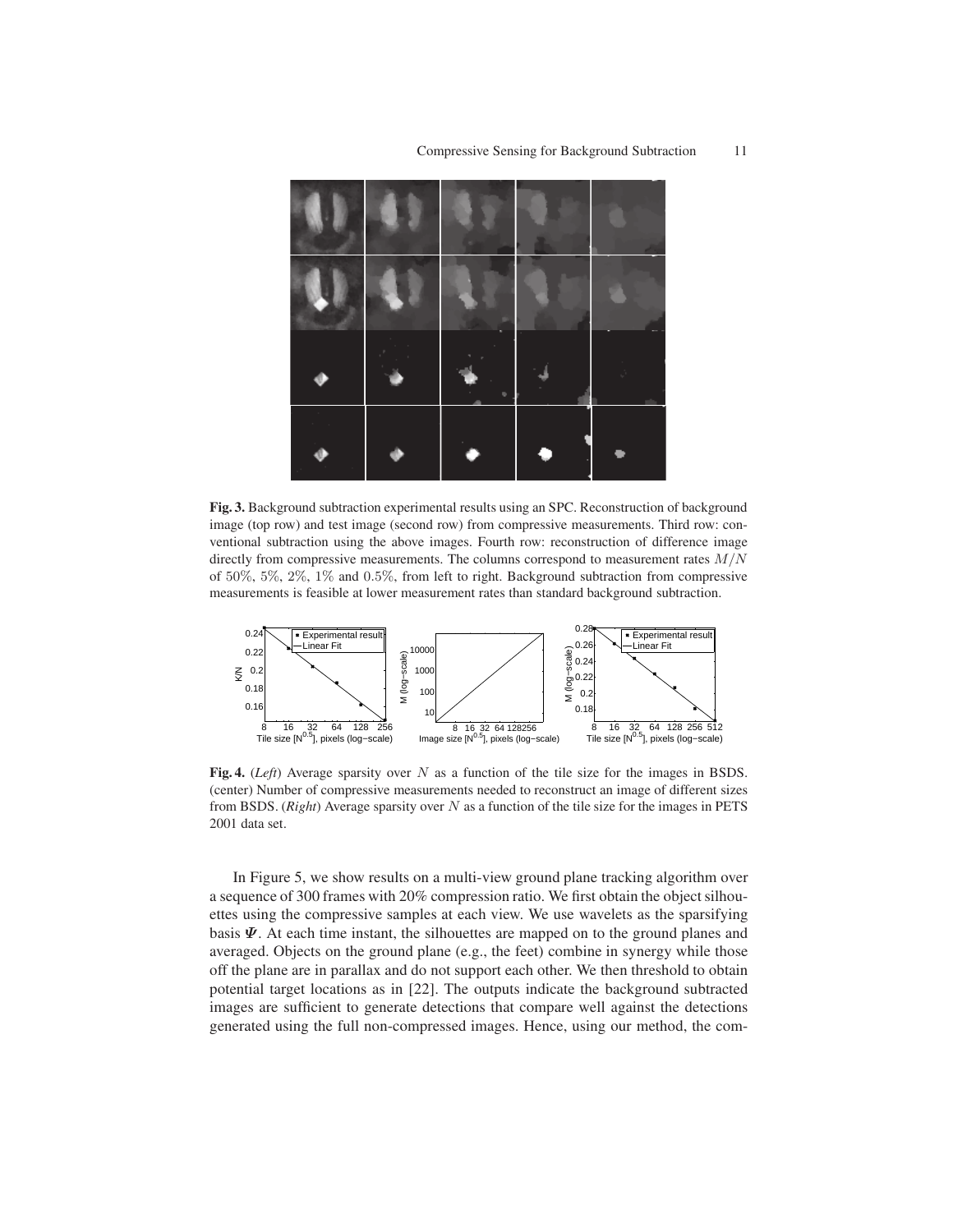

Fig. 5. Tracking results on a video sequence of 300 frames. (*Left*) The first two rows show sample images and background subtraction results using the compressive measurements, respectively. The background subtracted blobs are used to detect target location on the ground plane. The right figure shows the detected points using CS (blue dots) as well as the detected points using full images (black). The distances are in meters.

munication bandwidth of a multi camera localization system can be reduced to one-fifth if the estimation is done at a central location.

### 5.4 Adaptation to Illumination Changes

To compare the performance of the background constraint adaptations (9) (drift adaptive) and (10) (shift adaptive), we test them on a sequence where there is a global illumination change due to sunlight. To emphasize the differences, we use the delta basis (0/1 in spatial domain) as the sparsifying basis  $\Psi$ . This basis creates much noisier background subtraction images than wavelets, but it is quite illustrative for the purposes of this comparison.

Figure 6 shows the results of the comparison. The images on top are the original images. The middle row corresponds to the update in (10) whereas the bottom row images correspond to the update in (9). The update in (10) allows the background constraint to keep track of the sudden change in illumination. Hence, the resulting images are cleaner and continue to improve. This results in much lower false alarm rates for the same detection probability (see Fig. 6(*Right*)). For the receiver operating characteristics (ROC) curves, we use the full images, run the background subtraction algorithm proposed in [19], and obtain baseline background subtracted images. We then compare the pixels on the resulting target from different updates to calculate the detection rate. We also compare the spurious detections in the rest of the images to generate the ROC curve.

### 5.5 Silhouettes vs. Difference Images

We have used a multi camera set up for a 3D voxel reconstruction using the compressive measurements. Figure 7(*Left*) shows the ground truth and the difference image reconstructed using CS, which incorporates elements from the background, such as the camera setup behind the subject, affecting the final reconstruction. Hence, the difference images do not always result in the desired silhouettes. Figure 7(*Right*) shows the voxel reconstruction with four cameras with 40% compression, which is visually satisfactory despite the artifacts in the difference images.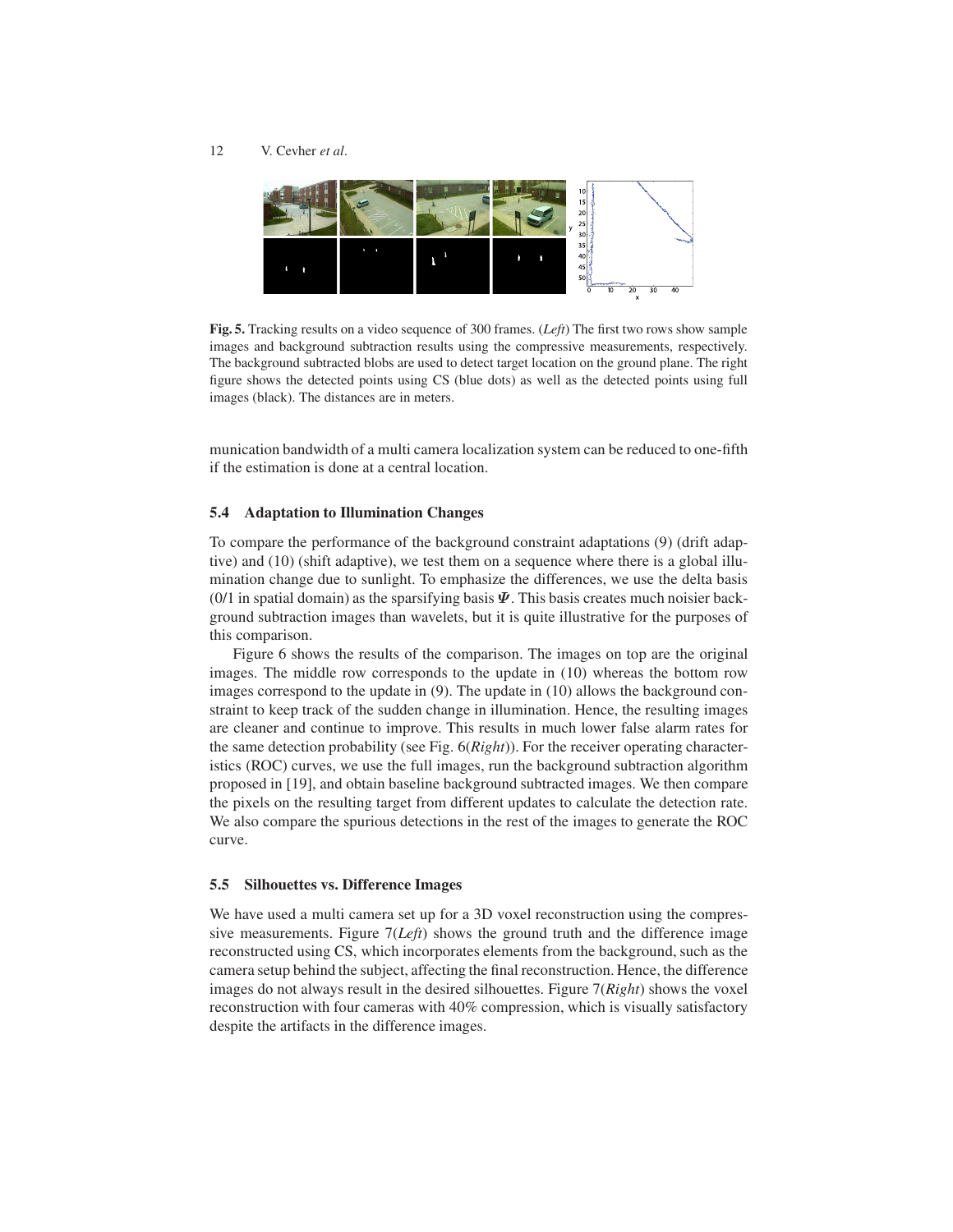

Fig. 6. Background subtraction results on a sequence with changing illumination using (9) and (10) for background constraint updates. Outputs are shown with identical parameters used for both models. Note that for the same detection output, the update rule (10) produces much less false alarm. However, (10) has twice the computational cost as (9).



Fig. 7. (*Left*) Ground truth detections marked in white and unthresholded background difference image reconstruction using compressive samples with 40% compression. (*Right*) Reconstructed 3D point clouds of the target.

## 6 Conclusions

We demonstrated that the CS framework can be used to directly reconstruct sparse innovations on a background scene with a significantly fewer data samples than the conventional methods. As opposed to acquiring the minimum amount of measurements to recover a background and the test image, we can exploit the sparsity of the foregroundto perform background subtraction by using even fewer measurements ( $M_d$  measurements as opposed to  $M_h$ ). We illustrated that due to the linear nature of the measurements, it is still possible to adapt to the changes in the background directly in the compressive domain. In addition, it is possible to formulate an object detector. By exploiting sparsity in background subtracted images in multi-view tracking and 3D reconstruction problems, we can reduce sampling costs and alleviate communication and storage burdens while obtaining comparable estimation performance.

*Acknowledgements* We would like to thank Kevin Kelly and Ting Sun for collecting and providing experimental data, and Nathan Goodman for providing us with a preprint of [13]. VC, MFD and RGB were supported by the grants NSF CCF-0431150, ONR N00014-07-1-0936, AFOSR FA9550-07-1-0301, ARO W911NF-07-1-0502, ARO MURI W311NF-07-1-0185, and the Texas Instruments Leadership University Program. AS, DR and RC were partially supported by Task Order 89, Army Research Laboratory Contract DAAD19-01-C-0065 monitored by Alion Science and Technology.